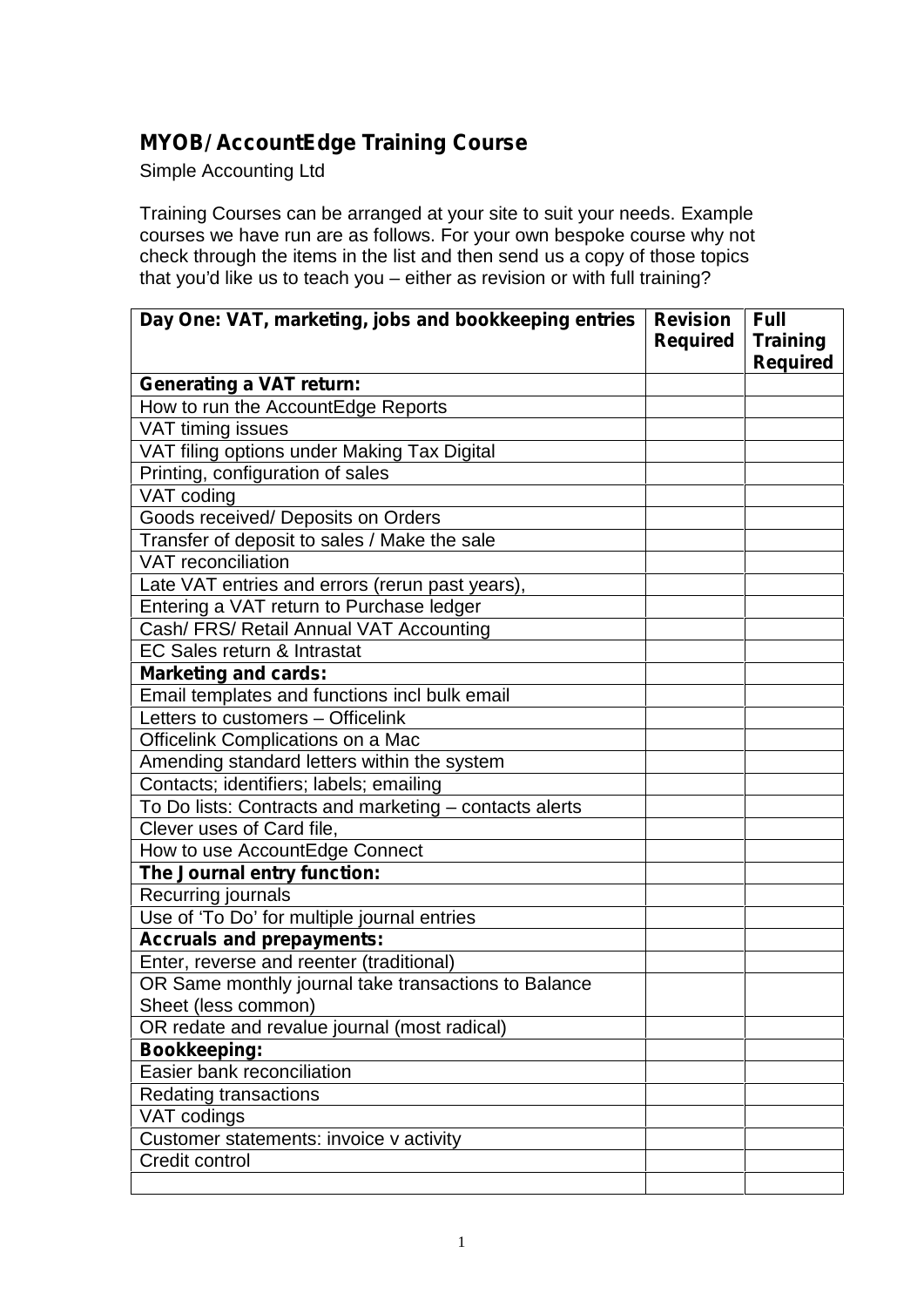| <b>Job codes</b>                                        |  |
|---------------------------------------------------------|--|
| New job information Status Window                       |  |
| Job control on Purchase ledger                          |  |
| Recharging a bill on to a customer using job codes      |  |
| Funds accounting                                        |  |
| Cost Centre charging                                    |  |
| Budgeting by job categories                             |  |
| <b>Items and Stock:</b>                                 |  |
| Coding for items, buying details, VAT                   |  |
| Searching and grouping items                            |  |
| <b>Using Locations</b>                                  |  |
| Stock control: basic                                    |  |
| Stock flow, reorder, turning sales into purchase orders |  |
| <b>Other modules/ledgers:</b>                           |  |
| Autobuild                                               |  |
| <b>Kits</b>                                             |  |
| Timebilling: recharge to customer                       |  |
| Import/export/multicurrency/hedging                     |  |
| <b>Simple Reports: Accounts</b>                         |  |
| Simple Reports: sales                                   |  |
| Simple Reports: items                                   |  |
| Simple Reports: card                                    |  |
| <b>Account list</b>                                     |  |
| <b>Other list functions</b>                             |  |
| Analysis payables receivables stock                     |  |
| Tracing past entries through Find Transactions          |  |
| <b>Other Items</b>                                      |  |
| <b>Custom fields</b>                                    |  |
| Cheque/invoice/purchase order/labels advanced           |  |
| customisation.                                          |  |
| Updating forms.                                         |  |
| Use of tricks of the trade                              |  |
| Finding and naming accounts                             |  |
| Tiering for reporting purposes                          |  |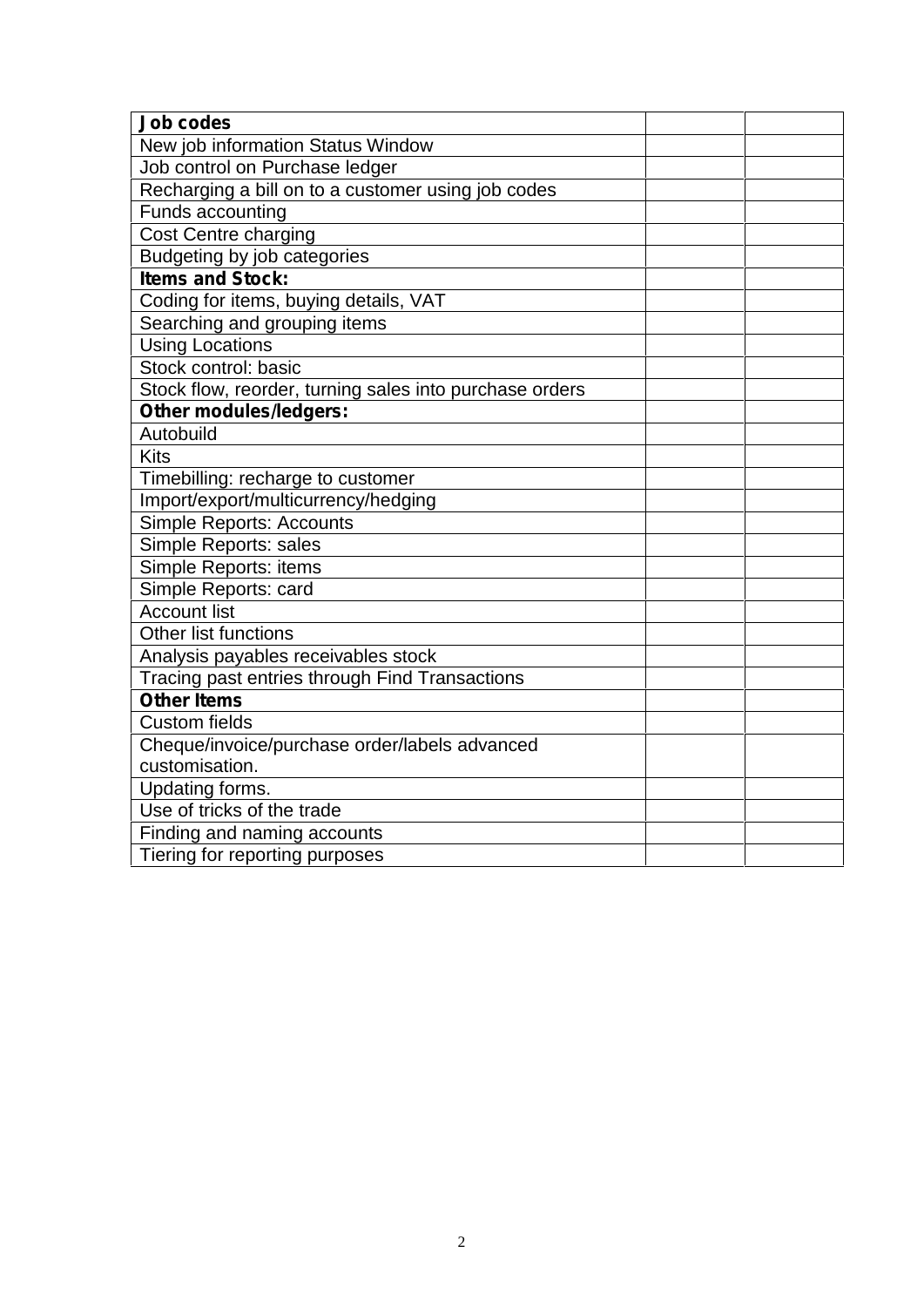| <b>Advanced Accounting and Reporting</b>                       | <b>Revision</b><br><b>Required</b> | <b>Full</b><br><b>Training</b><br><b>Required</b> |
|----------------------------------------------------------------|------------------------------------|---------------------------------------------------|
| <b>System information:</b>                                     |                                    |                                                   |
| Range of Mamut & Acclivity products including latest           |                                    |                                                   |
| developments. Paying for the software. Acclivity customer      |                                    |                                                   |
| accounts                                                       |                                    |                                                   |
| Networking on a PC, Networking on a Mac                        |                                    |                                                   |
| Filesharing: Network / dropbox / remote access / file transfer |                                    |                                                   |
| Accountedge NE (Mac) use of library                            |                                    |                                                   |
| Upgrading                                                      |                                    |                                                   |
| How to install: Email link: Mac/PC, Register / Deregister      |                                    |                                                   |
| Setups/preferences                                             |                                    |                                                   |
| Passwords, security and permissions                            |                                    |                                                   |
| Data verification in preferences and Backups                   |                                    |                                                   |
| Fraud/ internal security/ sharing of responsibilities          |                                    |                                                   |
| File optimise                                                  |                                    |                                                   |
| Year End:                                                      |                                    |                                                   |
| How to build a file for year end                               |                                    |                                                   |
| Reconciliations                                                |                                    |                                                   |
| Copy statements, loan agreements, key purchase invoices,       |                                    |                                                   |
| stock valuation                                                |                                    |                                                   |
| Trial Balance, T accounts,                                     |                                    |                                                   |
| <b>Nominal Ledger Summary Report</b>                           |                                    |                                                   |
| Other reports required                                         |                                    |                                                   |
| Debtors, Creditors & Stock Reconciliation                      |                                    |                                                   |
| What to do at a year end:                                      |                                    |                                                   |
| Assistance on the SAL Tricks of the Trade page / youtube       |                                    |                                                   |
| Prepayments, Accruals, Accrual releases                        |                                    |                                                   |
| Removing negative s/l p/l items to crs and drs respectively    |                                    |                                                   |
| Misposting to VAT account                                      |                                    |                                                   |
| Split loans to more than and less than one year                |                                    |                                                   |
| Trial and error to estimate taxation                           |                                    |                                                   |
| Reproducing final accounts in opening figures                  |                                    |                                                   |
| Forcing an opening reconciliation to previous final accounts   |                                    |                                                   |
| 1st day of year for adjustments to previous closing accounts   |                                    |                                                   |
| Use of period 13                                               |                                    |                                                   |
| Reopening a previous year                                      |                                    |                                                   |
| <b>Annual Closedowns:</b>                                      |                                    |                                                   |
| How to handle a change of accounting date                      |                                    |                                                   |
| How to save transactions into the following year               |                                    |                                                   |
| Interface with a final accounts systems                        |                                    |                                                   |
|                                                                |                                    |                                                   |
|                                                                |                                    |                                                   |
|                                                                |                                    |                                                   |
|                                                                |                                    |                                                   |
|                                                                |                                    |                                                   |
|                                                                |                                    |                                                   |